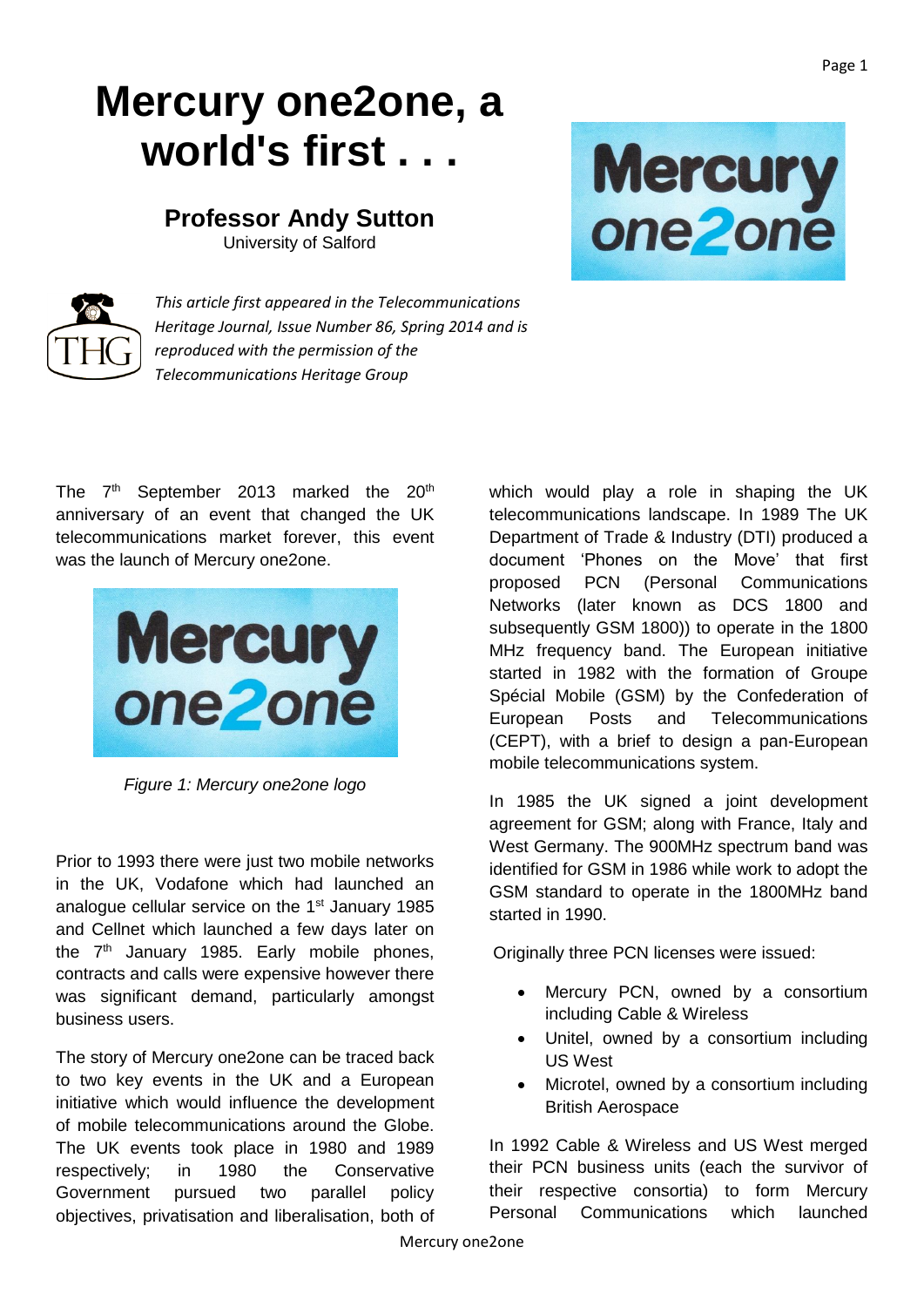Mercury one2one. British Aerospace sold Microtel to Hutchison Telecom, this went on to become Hutchison Microtel and then Orange in 1994.

The original 3 PCN license holders; Mercury PCN, Unitel and Microtel were each awarded 2 x 25MHz of spectrum in the 1800MHz band. The merger of Cable & Wireless and US West did not result in a company with twice as much spectrum; one license had to be surrendered. No other company came forward to take this license therefore the spectrum was split between the 4 mobile network operators some years later. Mercury one2one and Orange received an extra 2 x 5MHz each whilst Cellnet and Vodafone received 2 x 5.8MHz each.

Mercury one2one's first headquarters were in Elstree Tower, Borehamwood, where it took up residence in 1990. This location was chosen for its easy transport links to the City of London, with its bankers and regulators, and the airport for visiting shareholders flying in from the USA.

An early strategic decision was taken to roll out the network within the M25 and expand to cover other major urban centres and transport routes in the future. Launch would be focused on London. The new PCN technology was unproven at this time so Mercury one2one really did break new ground while the industry watched, with great interest. The company needed everything; cell sites and IT, handsets and marketing and, of course, dealers to take the new brand into the high street. It therefore embarked on a series of roadshows across London to recruit new dealers to the network. Back in 1993 there wasn't a Carphone Warehouse or a Phones 4U on every street corner.

Any dealer who turned up to the roadshow (and they did in such numbers that venues had to be switched at the last minute) became aware of two things: Mercury one2one could tell you virtually nothing about its plans and that if you didn't sign up, someone else would. With just a few months to go before launch there were still no price plans, no handsets and no projections, nothing. Yet they were literally standing in line to become dealers, excitement was building!

At around the same time, tentative testing on the network began. About 30 employees took part in this first phase of live network testing, employees were asked to travel anywhere, as long as it was between Borehamwood and Enfield, make test calls and keep notes of experiences to discuss in focus groups. By mid-1993, launch dates were being pencilled in, and then erased. Senior management would meet regularly at the Moat House hotel in Borehamwood to check on progress and canvas opinion from across the company as to whether launch could progress or not. Frequently the sales and marketing departments would be saying yes while network engineering would be asking for more time, in the end a business decision was made: we have to launch soon!

So, launch date was set for Tuesday 7<sup>th</sup> September 1993 however very few had an inkling of the story that was to put Mercury one2one on the front page of every national newspaper. Every brand needs a positioning; a clearly defined niche it can occupy. Mercury one2one would bring a previously exclusive product to anyone who wanted it. The brilliant simple idea which brought this to life was free calls during the weekday evenings (7pm - 7am) and throughout the weekends. It was staggering in its boldness and, as the business was about to discover, overwhelmingly appealing.



*Figure 2: Free off-peak local calls advert*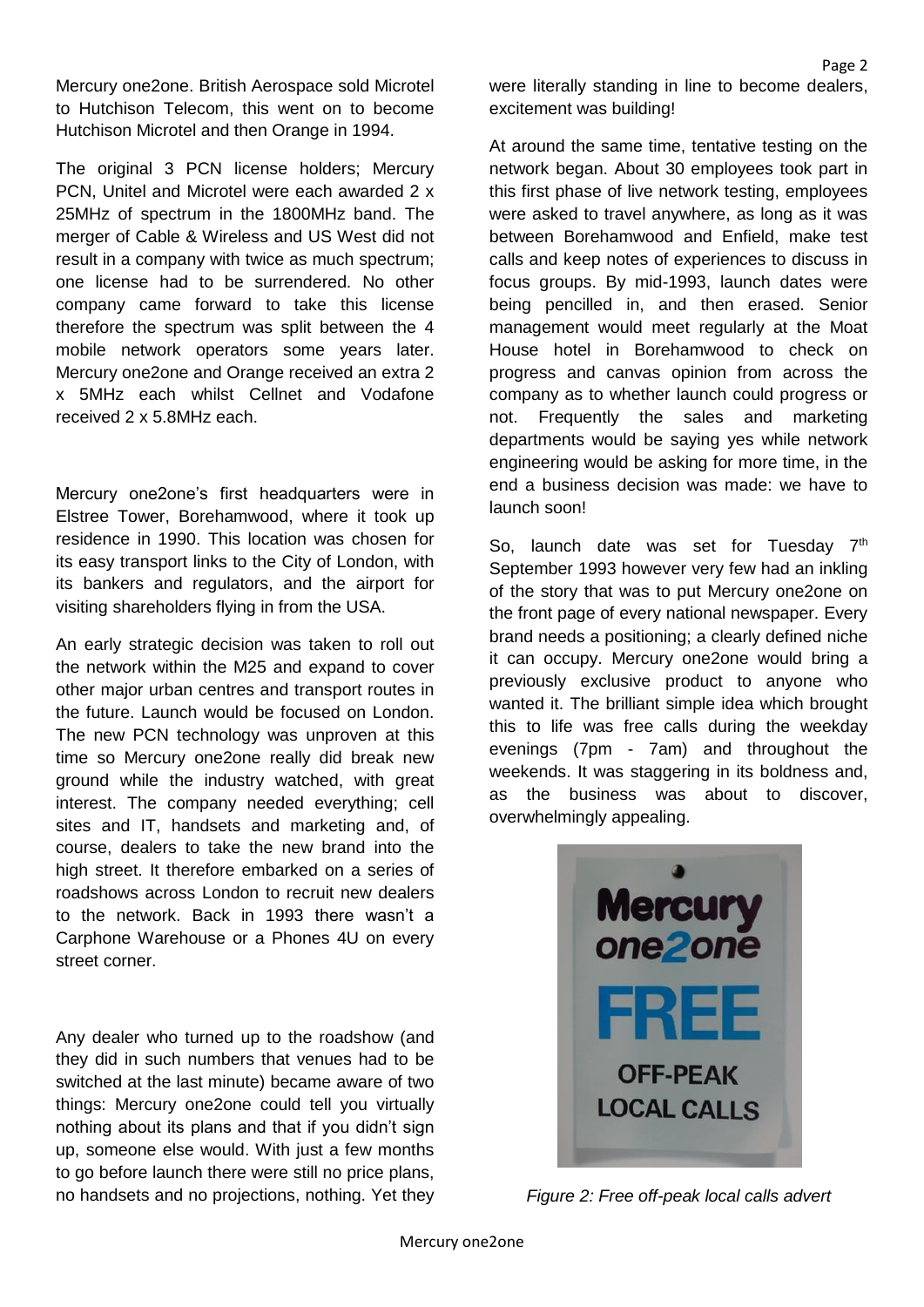The free calls proposition was treated with great commercial sensitivity, prior to launch one2one only ever spoke about local calls costing 10p. A small group of people were aware of the plan, maybe 50 to 60 people who collectively were known as the Tufty Club. The marketing brochures which detailed the free calls were printed in Singapore, flown in and held in a bonded warehouse at Heathrow. The secret held, not a single leak would dilute the extraordinary impact of free calls come launch day.

Launch day started at 7am with Lord Young, Chairman of Mercury's parent company Cable & Wireless, breaking news of free calls in an interview on Radio 4's Today programme. "BT is our real target" he explains. The impact of the announcement was bigger than anyone expected, national TV, radio and newspapers all ran the story, and the front page headline of the Evening Standard stated "Free Calls in New Phone War". The Times described the launch as "an inspired move and one that will send a shiver of anxiety through the telecoms market".

Once the news had broken it was all systems go, the field sales teams began to deliver the previously secret product marketing brochures and point of sale material. Product details were released; the network launched with Personal Call and Business Call packages, and two handsets; the entry level m200 at £249.99 and the high-end m300 at £299.99.



*Figure 3: Siemens m200 & Motorola m300 1800MHz mobile phones*

The advertising budget was an incredible £10Million, this included TV, radio, press and poster campaigns. The TV advert featured Robert Lindsay and French movie star Béatrice Dalle. A copy of the launch TV advert is available on YouTube at:

http://www.youtube.com/watch?v=g5gZtAZjFyU

Note that this is titled incorrectly as 1992 on YouTube, it was of course released in September 1993.



*Figure 4: Press coverage of launch day*

What a day, all that was left was a series of celebrations to conclude events. The Directors of Mercury one2one hosted a black tie dinner for senior management and industry figures. Elstree towers played host to a celebratory barbecue for the many staff who had worked long hours to ensure Mercury one2one made history and changed the UK telecommunications landscape forever.

Mercury one2one was not only the UK's first DCS1800 network; it was in fact the World's first network to launch an operational service in this frequency band. The device eco-system for GSM in general and 1800MHz in particular was in its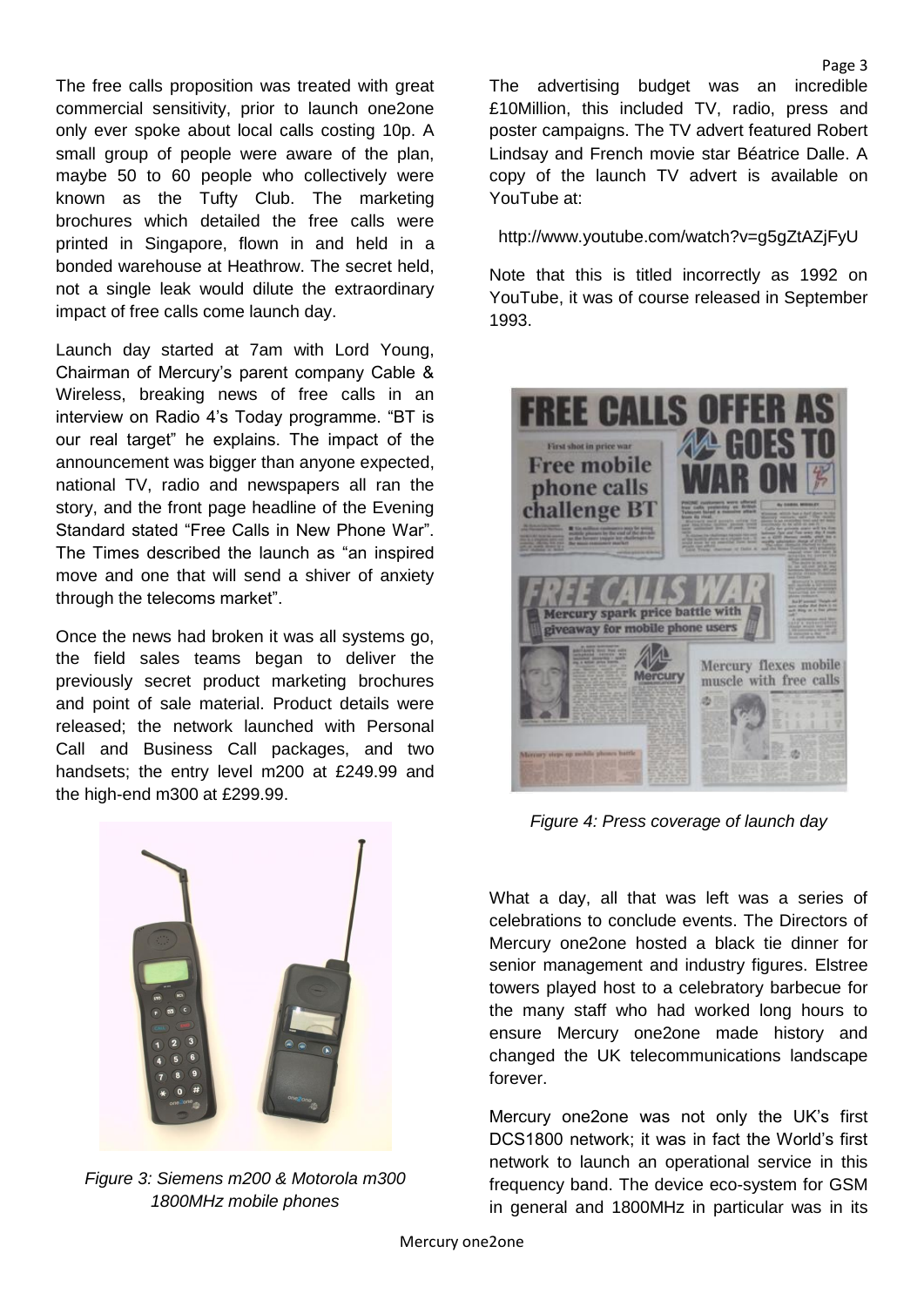infancy, Siemens and Motorola provided the first two DCS1800 handsets to support the Mercury one2one service. The m200 took 16 hours to charge and offered 60 minutes of talk time; it was not uncommon for customers to own three or four batteries to get them through the day.

After the excitement of launch came the reality of meeting expectations. The free calls proposition was bound to have a tremendous impact and, from day one, customer services were buried under an avalanche of calls. That said, the entire customer services departments comprised just 11 people per shift. Mobile phones were a new concept to many and at this time a subscriber had to call customer services to register their phone prior to operation. Customer services had to explain how the service operated, what the SIM card was for and in many cases, how to turn the phone on.



*Figure 5: Boxed Motorola m300 from 1993, this device cost £299.99 at launch. The box was huge; it measured 355mm x 245mm x 110mm*

It is estimated that 50,000 people tried to get through to customer services on the first day. The free calls kicked in at 7pm each evening, they were so popular they simply congested the network, resulting in more calls to customer services. New staff were employed to work in customers services however there was little time for training, staff were given a couple of brochures to read about the two new handsets and then started to assist customers. Within days every member of staff was asked to become a temporary customer services assistance, even the MD, Richard Goswell took a turn, much to the surprise of a subscriber who phoned up to complain and demanded to speak with the MD, "speaking" replied Richard.

By 1994 Mercury one2one's focus was on two locations; Birmingham and, bizarrely, Thailand. Roaming was an early strategic focus of the company so despite the fact you couldn't make a call outside of the M25 in the UK; you could if you happened to be in Phuket. It was however the UK which dominated the strategic agenda, in June 1994 the network claimed its 100,000<sup>th</sup> connection. The market was stimulated further by the first handset price reduction and, by October 1994, the network was ready to be launched in the West Midlands. Birmingham, Wolverhampton, Coventry, Rugby and Northampton became Mercury one2one territory. Numbers, coverage and market share were all making progress with the company taking a 30% market share in its coverage areas.

Page 4



*Figure 6: Coverage area expanded to cover the West Midland by autumn 1994*

Christmas 1994 witnessed another amazing free call offer, the 'Blue Christmas' promotion offered anyone who connected to the network the opportunity to be able to call the World for free on Christmas day. Over 80% of subscribers took up the offer, using 6.3 million call minutes; many others however simply couldn't get on to the network. By the end of 1994 Mercury one2one had over 200,000 connections. As customer numbers continued to rise at a rapid rate, the free calls started to become a major problem. More customers meant more network congestion and therefore capital funding earmarked for coverage expansion was used to deliver additional capacity to allow customers to make calls for free, something had to change. By 1995 free local calls were only available during weekends.